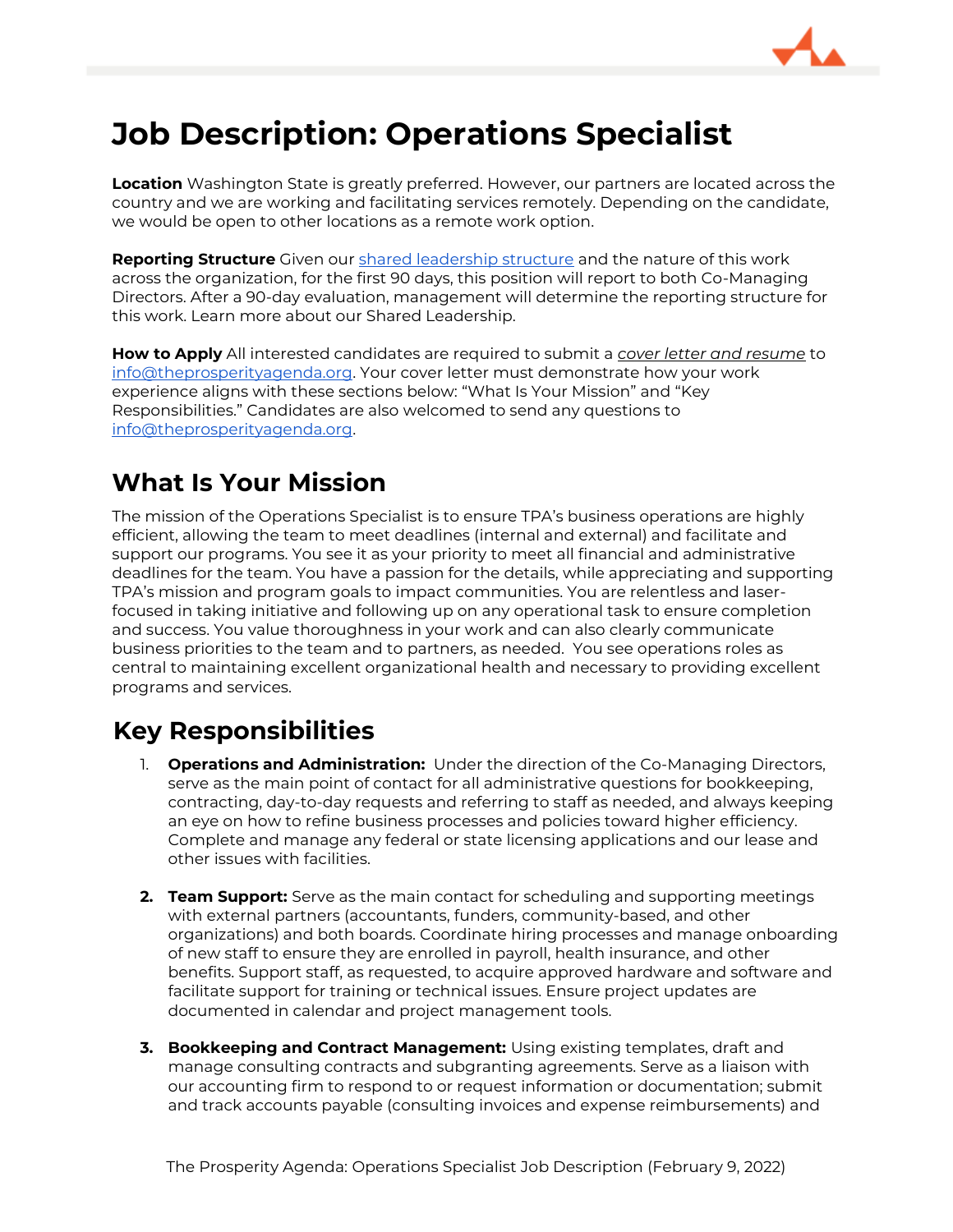

receivables, track operational and program budgets, and inform budget forecasting for monthly expenses. Provide additional support during annual audit or tax preparation.

4. **Product Sales and Service Agreement Facilitation**: Work directly with communitybased and government agencies across the county to manage and complete service agreements (from templates) and provide supportive documentation. Using established online order tools, complete weekly shipping of boxed products, maintain basic inventory tracking, and respond to related customer inquiries. Serve as a liaison to these customers and partners to ensure they received efficient and timely service and refer to program staff as needed.

## **What You'll Bring**

| Required                                                                                                     | Desired                                                                                                                       |
|--------------------------------------------------------------------------------------------------------------|-------------------------------------------------------------------------------------------------------------------------------|
| Associate of Arts degree in business<br>or relevant level of professional<br>experience in operations roles  | Passion for working in a mission-<br>driven organization and with others<br>in the nonprofit sector focused on                |
| Great attention to detail and mature<br>$\bullet$<br>initiative to follow through to                         | program design and coaching<br>toward economic prosperity                                                                     |
| complete projects and meet<br>responsibilities                                                               | Experience working in nonprofits or<br>working closely with the nonprofit                                                     |
| Highly organized with excellent<br>attention to details and integrity                                        | sector<br>Demonstrated ability to<br>communicate business needs clearly<br>and collegially in a deadline-driven<br>role       |
| Strong initiative and diligent<br>approach to work with limited<br>supervision and ask for assistance        |                                                                                                                               |
| Highly proficient with Microsoft<br>Office, particularly Word and Excel,<br>and comfortable with cloud-based | Ability to showcase commitment to<br>the values of economic and racial<br>justice                                             |
| technology and virtual tools for work<br>and meetings                                                        | Authentic, lived experiences that<br>reflect the communities TPA works in<br>or the issue areas TPA focuses on in<br>its work |

#### **Compensation & Benefits**

- Full-Time position with competitive salary commensurate with demonstrated required and desired experience listed above: Depending on your experience, the salary range for this role is \$68,000-\$74,000.
- Virtual workplace, especially during pandemic, but also in the future, to accommodate flexible work schedules and encourage a healthy work-life balance.
- Time off is an important value and benefit at TPA. In addition to Paid Time Office (PTO), we have regular office closures and a floating holiday benefit.